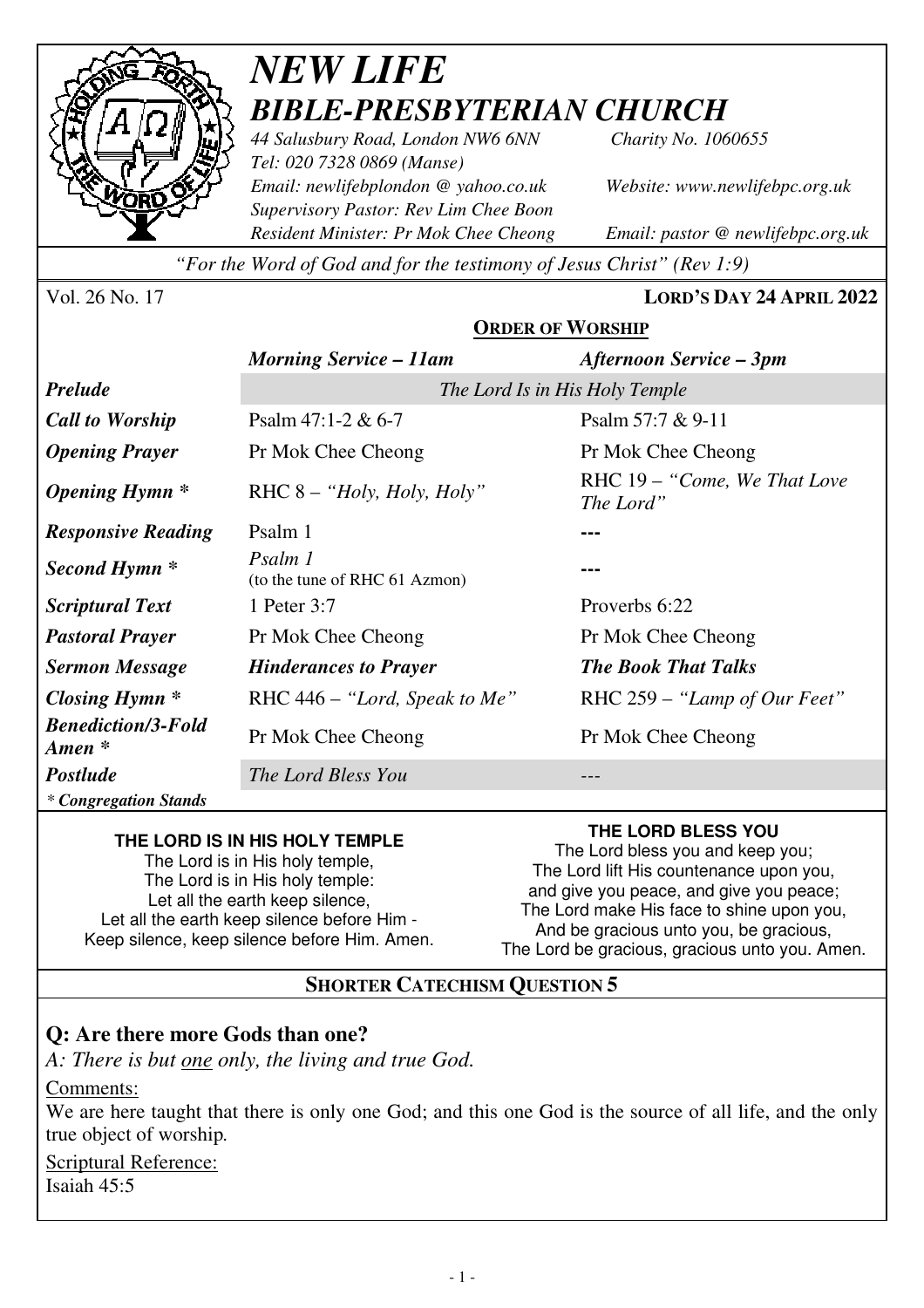# **THE BUILDING OF THE CHRISTIAN CHARACTER**

Success in life depends not on our position but our disposition. The character of a person is paramount above all other things. What will you be looking for in a Christian as your role model? Is it physical appearance, a good job, high educational qualifications, a wealthy background or a godly disposition?

Below is a true historical account taken from Grace & Truth Magazine to underscore the importance of a good character:

Known in China as the Wall of Ten Thousand Li (a Li being one-third of a mile), the Great Wall snakes its way over 1500 miles through the mountainous northern provinces of China. Overall, the wall is at least 25 feet high, with 40-feet high guard towers placed approximately 300 yards apart. In some places, the foundation is as deep as the wall is high. The wall is 25 feet wide at its base and 15 feet wide at the top to form a paved roadway for military horsemen. [It is the only human construction visible from the moon.]

It took hundreds of years to connect all the sections of the wall which were built between AD 200 and AD 600. Once completed, the Chinese people rested because they thought they were safest of all peoples. After all, wouldn't you feel safe living behind The Great Wall of China, whose gates were guarded and whose towers were manned?

But to their surprise, this supposedly insurmountable protective barrier was penetrated three times in less than 100 years! And the invasions were devastating! How did the nomadic Tartar invaders get in? Not by attacking the wall at all, but simply by bribing the gatekeepers!

The Chinese had invested much time, effort and ingenuity in building The Great Wall, but neglected to build up the good character of those who kept its gates. You'd think they would have learned their lesson after the first invasion! Obviously they didn't.

The Apostle Peter gives us an understanding of the traits a believer should cultivate and nurture in his or her life in 2 Peter 1:5–8:

And beside this, giving all diligence, add to your faith virtue; and to virtue knowledge; And to knowledge temperance; and to temperance patience; and to patience godliness; And to godliness brotherly kindness; and to brotherly kindness charity. For if these things be in you, and abound, they make you that ye shall neither be barren nor unfruitful in the knowledge of our Lord Jesus Christ.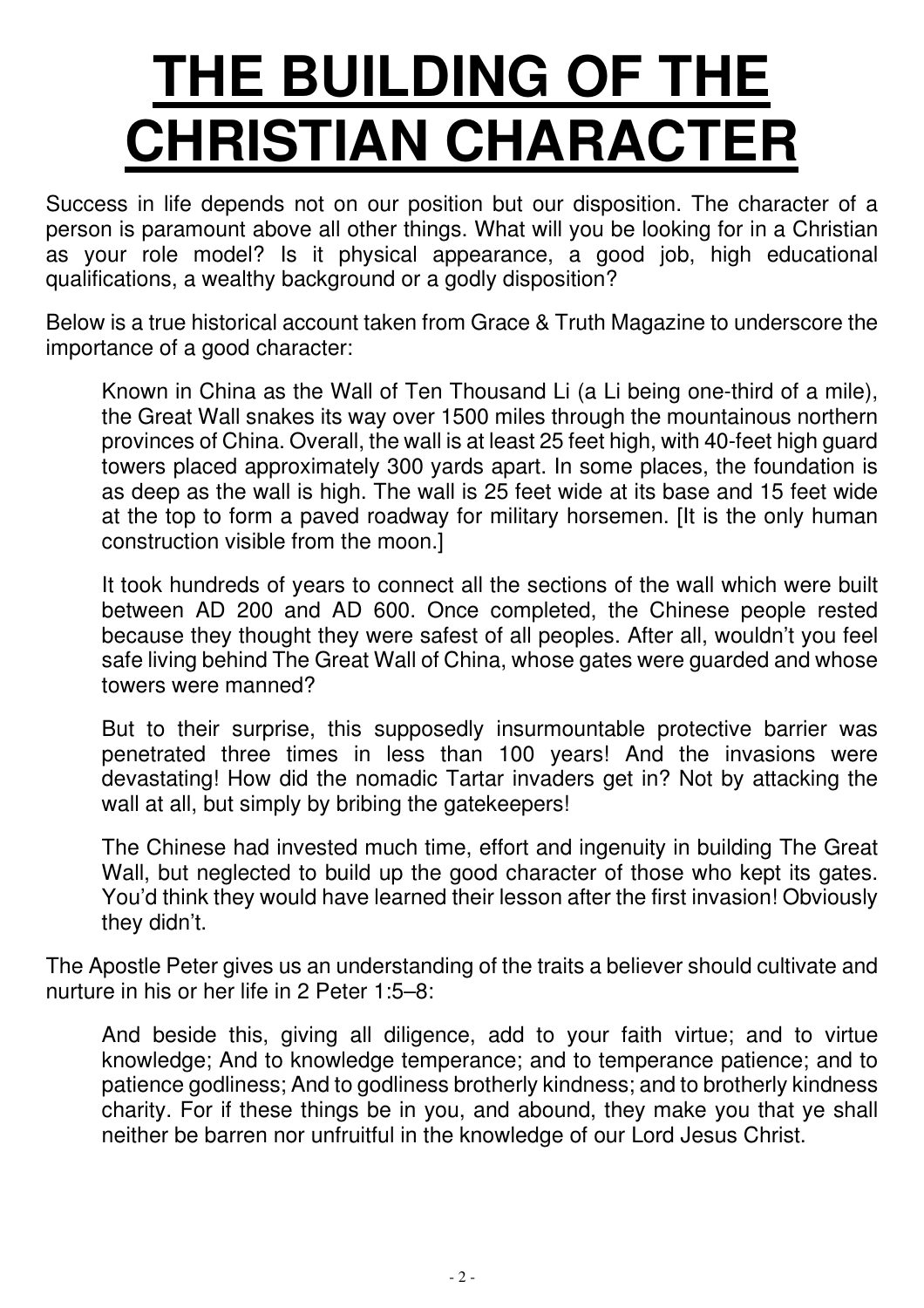Paul supplements it with a list of attributes in Colossians 3:12–14:

Put on therefore, as the elect of God, holy and beloved, bowels of mercies, kindness, humbleness of mind, meekness, longsuffering; Forbearing one another, and forgiving one another, if any man have a quarrel against any: even as Christ forgave you, so also do ye. And above all these things put on charity, which is the bond of perfectness.

We are to put on these as if we are putting on clothes every day for work. Change your wardrobe to these attributes and wear them everyday. The next common and well-read list is taken from Galatians 5:22–23, commonly called the fruit of the spirit, *"But the fruit of the Spirit is love, joy, peace, longsuffering, gentleness, goodness, faith, Meekness, temperance: against such there is no law."*

Put together these three lists (and others) to give a comprehensive picture of the spiritual make-up of a Christian. How do we fare if we compare ourselves to it? Let these be a spiritual checklist for us to examine ourselves daily and strive to be the person God wants us to be. A good heart is better than a good face or a good head. A good character is more important than any ostensible physical beauty, intellectual knowledge or scholastic accolades. It is our attitude not just our aptitude that determines our altitude in life. Think about it!.

> *- adapted and edited from Rev. Jack Sin, Minster of Sovereign Hope Bible Presbyterian Church, Singapore*